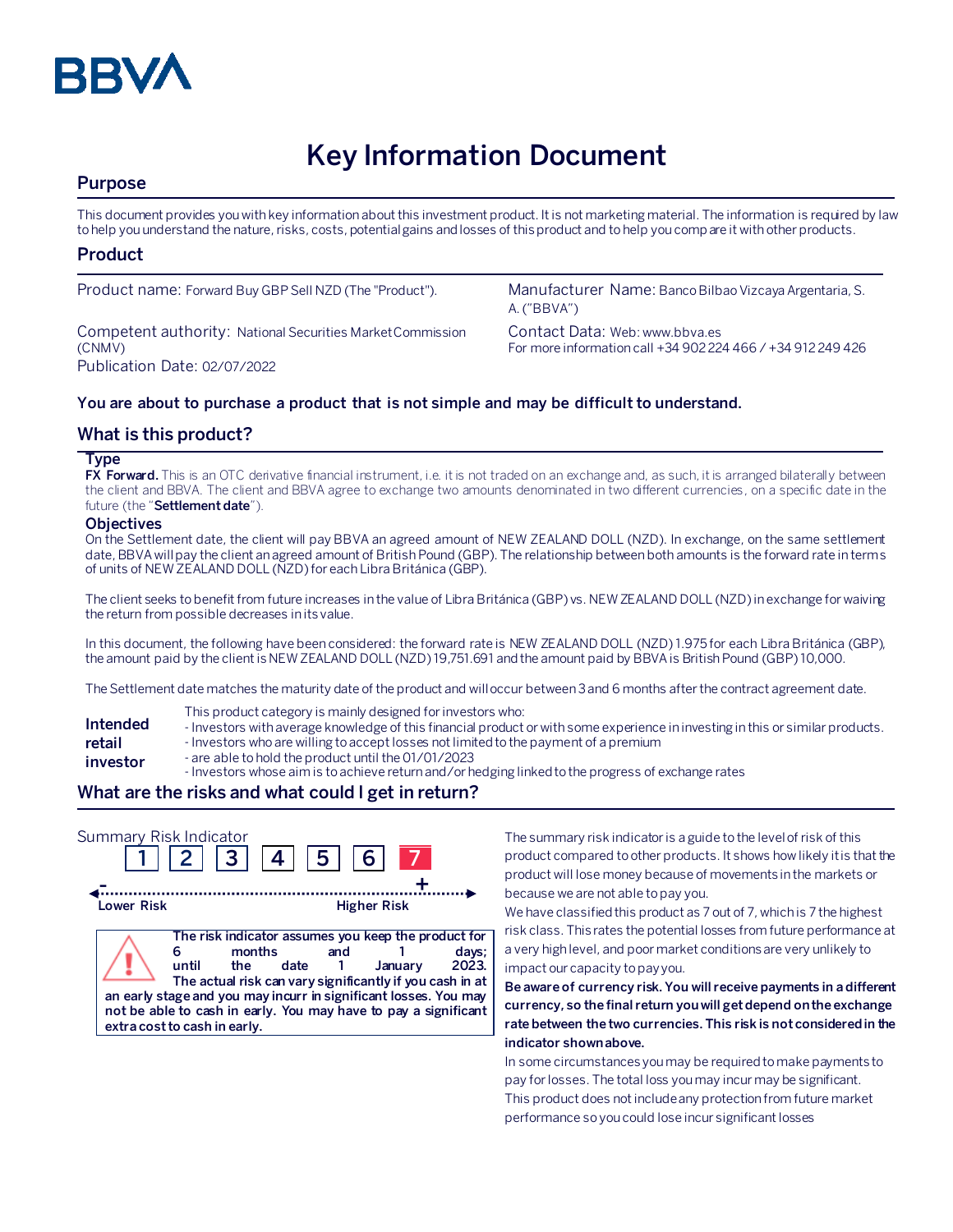#### Performance Scenarios

Market developments in the future cannot be accurately predicted. The scenarios shown are only an indication of some of the p ossible outcomes based on recent returns. Actual returns could be lower.

| Nominal Amount GBP 10,000 |                                            |                                    |  |  |
|---------------------------|--------------------------------------------|------------------------------------|--|--|
| <b>Scenarios</b>          |                                            | 6 months and 1 days final maturity |  |  |
| Stress scenario           | What you might get back or pay after costs | GBP-2,952                          |  |  |
|                           | Return/loss over nominal amount:           | $-29.52\%$                         |  |  |
| Unfavourable<br>scenario  | What you might get back or pay after costs | GBP-730                            |  |  |
|                           | Return/loss over nominal amount:           | $-7.30\%$                          |  |  |
| Moderate<br>scenario      | What you might get back or pay after costs | $GBP -4$                           |  |  |
|                           | Return/loss over nominal amount:           | $-0.04\%$                          |  |  |
| Favourable<br>scenario    | What you might get back or pay after costs | GBP 691                            |  |  |
|                           | Return/loss over nominal amount:           | 6.91%                              |  |  |

This table shows the money you could get back or pay over the next 6 months and 1 days , under different scenarios, assuming a Nominal Value of 10,000 GBP.The scenarios shown illustrate how your Nominal Amount could perform. You can compare them with the s cenarios of other products.The scenarios presented are an estimate of future performance based on evidence from the past on how the value of this investment Nominal Amount varies, and are not an exact indicator. What you get will vary depending on how the market performs and how long you keep the Nominal Amount/product.

The stress scenario shows what you might get back or pay in extreme market circumstances, and it does not take into account the situation where we are not able to pay you. The figures shown include all the costs of the product itself, and includes the costs of your advisor or distributor. The figures do not take into account your personal tax situation, which may also affect how much you get back.

## **What happens if BBVA is unable to pay out?**

The customer would suffer a financial loss. In addition, this product is not covered by the Deposit Guarantee Fund for Financial Institutions or any other guarantee system or guarantor.

In the event of the resolution of BBVA (the process that would apply if BBVA were unviable or if it were foreseeable that it would become unviable in the near future and for reasons of public interest and financial stability it is necessary to avoid it going bankrupt), this product could be converted into shares or the payment obligations undertaken by BBVA to the customer could be reduced and the customer could therefore suffer losses.

## **What are the costs?**

The Reduction in Yield (RIY) shows what impact the total costs you pay will have on the performance of the product. The total costs take into account one-off, ongoing and incidental costs

The amounts shown here are the cumulative costs of the product itself, for three different holding periods. They include potential early exit penalties. The figures assume a Nominal Value of 10,000 GBP. he figures are estimates and may change in the future.

#### **Costs Over Time**

| Nominal Amount GBP 10,000 |                                                                      |
|---------------------------|----------------------------------------------------------------------|
| Scenarios                 | If you cash in at the end of the recommended holding period 6 months |
| Total costs               | GBP 40.15                                                            |
| Impact on return (RIY)    | 0.40%                                                                |

#### Composition of costs

The table below shows:

- the impact of the different types of costs on the performance of the product at the end of the recommended holding period;
- the meaning of the different cost categories.

| This table shows the impact on return |             |       |                                                                                                                                                                                   |  |
|---------------------------------------|-------------|-------|-----------------------------------------------------------------------------------------------------------------------------------------------------------------------------------|--|
| One-off<br>costs                      | Entry costs | 0.40% | The impact of the costs you pay when entering your investment. The impact of the costs already<br>included in the price. This includes the costs of distribution of your product. |  |
|                                       | Exit costs  | 0.00% | The impact of the costs of exiting your investment when it matures                                                                                                                |  |